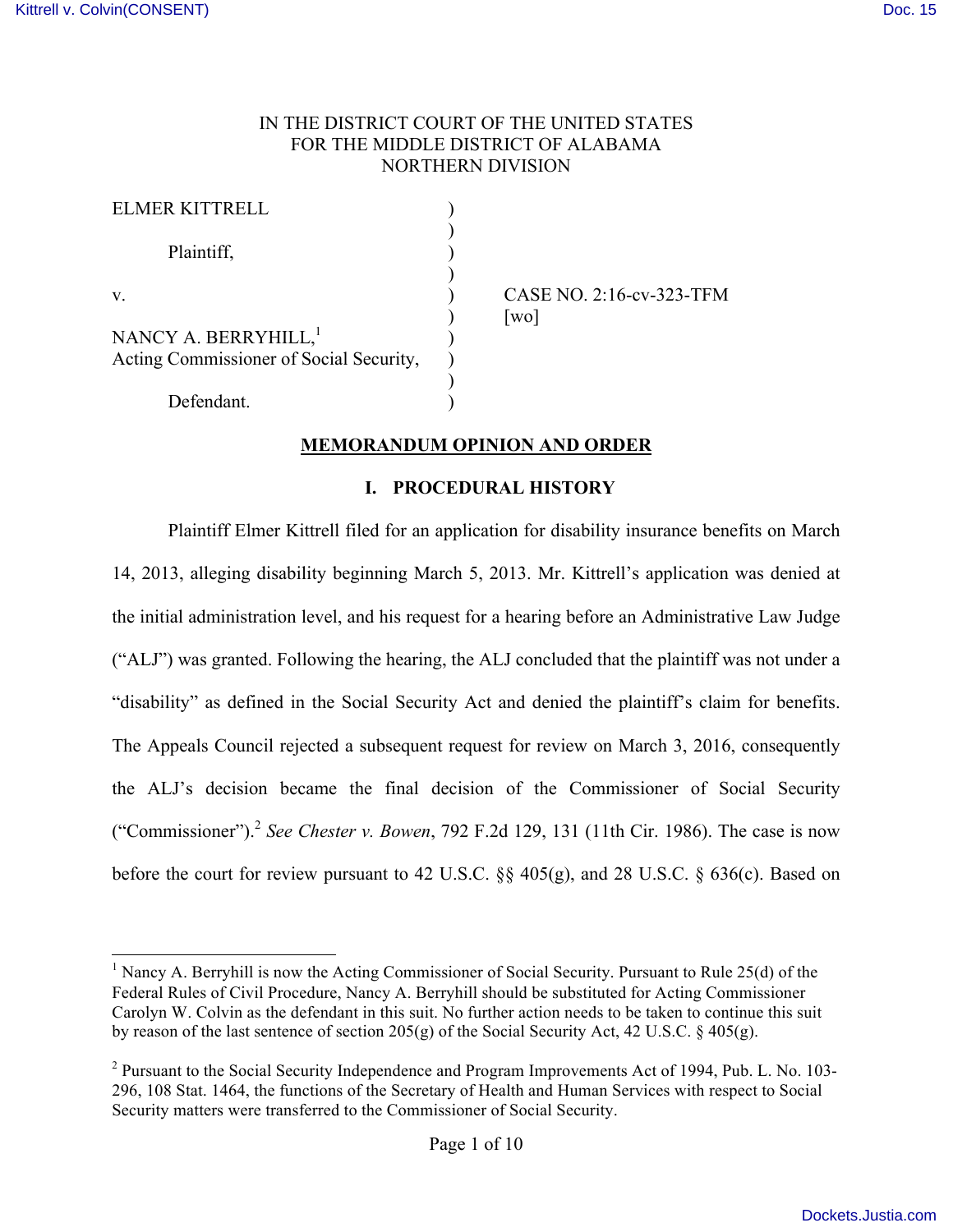the court's review of the record in this case, the parties' briefs (Docs. 12-13), and the relevant

law, the court concludes that the Commissioner's decision is AFFIRMED.

## **II. STANDARD OF REVIEW**

Under 42 U.S.C. § 423(d)(1)(A), a person is entitled to disability when the person is

unable to

Engage in any substantial gainful activity by reason of any medically determinable physical or mental impairment which can be expected to result in death or which has lasted or can be expected to last for a continuous period of not less than 12 months…

To make this determination,<sup>3</sup> the Commissioner employs a five-step, sequential evaluation process.

- (1) Is the person presently unemployed?
- (2) Is the person's impairment severe?
- (3) Does the person's impairment meet or equal one of the specific impairments set forth in 20 C.F.R. Pt. 404, Subpt. P, App. 1?
- (4) Is the person unable to perform his or her former occupation?
- (5) Is the person unable to perform any other work within the economy?

*See* 20 C.F.R. § 404.1520.

An affirmative answer to any of the above questions leads either to the next question, or, on steps three and five, to the finding of a disability. A negative answer to any question, other than step three, leads to a determination of "not disabled." 20 C.F.R. § 416.920(a)-(f); *McDaniel v. Bowen*, 800 F.2d 1026, 1030 (11th Cir. 1986).<sup>4</sup> This five-step analysis is a fair and just way for determining disability applications to conform to the Social Security Act. *See Bowen v. Yuckert*, 482 U.S. 137, 153 (1987)(citing *Heckler v. Campbell,* 461 U.S. 458, 461 (1983)) (The

<sup>&</sup>lt;sup>3</sup> A "physical or mental impairment" is one resulting from anatomical, physiological, or psychological abnormalities which are demonstrable by medically acceptable clinical and laboratory diagnostic techniques.

<sup>4</sup> *McDaniel v. Bowen,* 800 F.2d 1026 (11th Cir. 1986) is a supplemental security income case (SSI). The same sequence applies to disability insurance benefits. Cases arising under Title II are appropriately cited as authority in Title XVI cases. *See e.g. Ware v. Schweiker,* 651 F.2d 408 (5th Cir. 1981)(Unit A).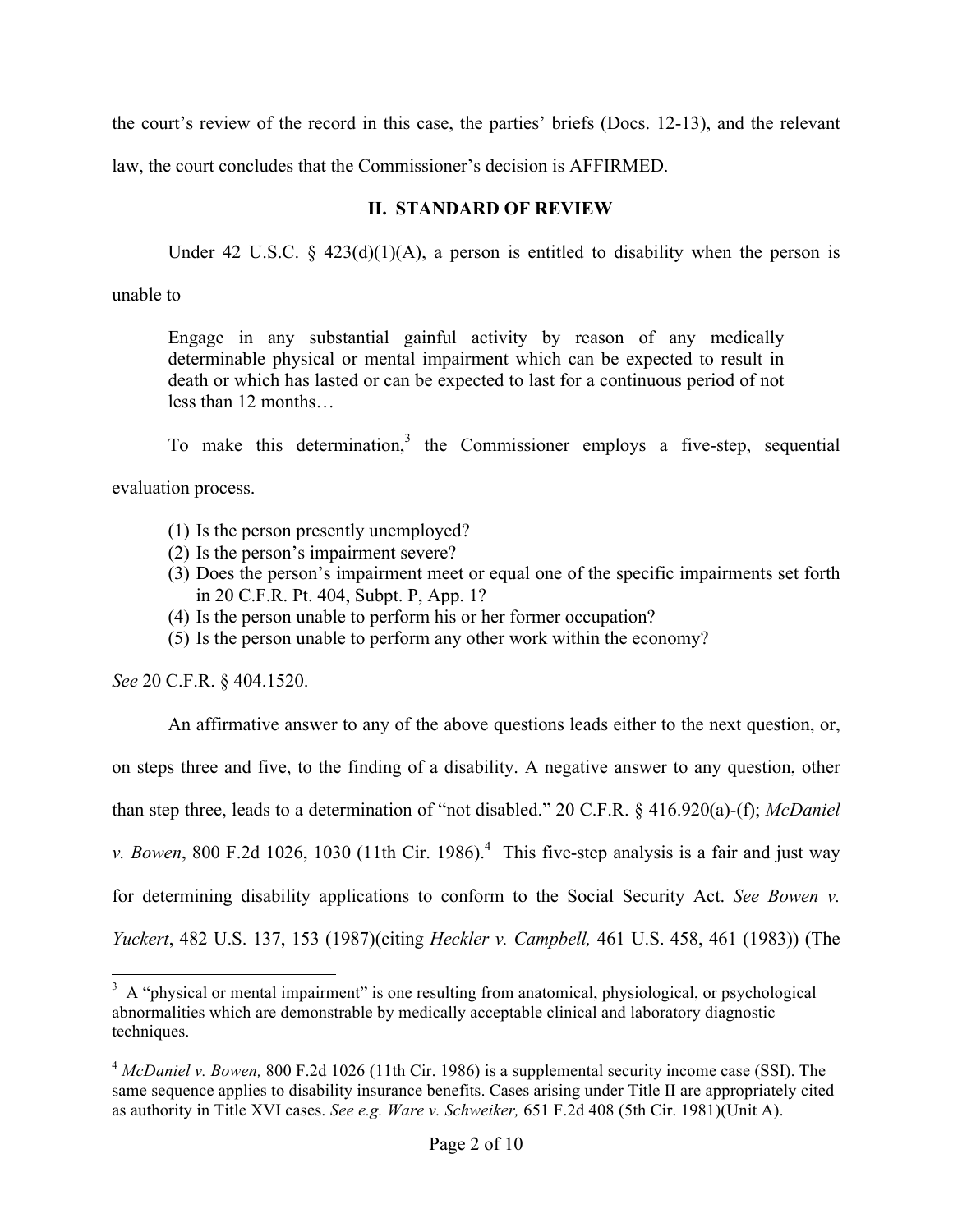use of the sequential evaluation process "contribute[s] to the uniformity and efficiency of disability determinations").

The burden of proof rests on the claimant for steps 1-4. On the fifth step, the burden shifts to the ALJ, who must show that there are significant jobs in the economy that claimant can perform. *See Ostborg v. Comm'r of Soc. Sec.*, 610 Fed. Appx. 907, 915 (11th Cir. 2015); *McDaniel* 800 F.2d at 1030. The ALJ must determine the claimant's Residual Functioning Capacity ("RFC") for steps four and five. 20 C.F.R.  $\S$  404.1520(a)(4). The claimant's RFC is what he can still do in spite of his physical or mental impairment(s) based on all medical evidence. *Phillips v. Barnhart* 357 F.3d 1232, 1239 (11th Cir. 2004). For the fifth step, the ALJ relies on a vocational expert (VE) to determine if there are jobs in the national and local economy that claimant can perform considering the claimant's RFC, age, education, and previous work experience. *Id.* At 1239-40. A vocational expert is an expert on what kinds of jobs individuals can perform with regard to his capacity and impairment(s). *Id.* The ALJ must pose a hypothetical scenario which includes all of the claimant's impairment(s), to the VE for testimony to be considered substantial evidence. *Jones v. Apfel*, 190 F.3d 1224, 1229 (11th Cir. 1999) (citing *McSwain v. Bowen*, 814 F.2d 617, 619-20 (11th Cir. 1987)).

The standard of review of the Commissioner's decision is a limited one. This court must find the Commissioner's decision conclusive if it is supported by substantial evidence. 42 U.S.C. §405(g). "Substantial evidence is more than a scintilla and is such relevant evidence as a reasonable person would accept as adequate to support a conclusion." *Winschel v. Comm'r of Soc. Sec.*, 631 F.3d 1176, 1178 (11th Cir. 2011) (quoting *Crawford v. Comm'r of Soc. Sec*., 363 F.3d 1155, 1158 (11th Cir. 2004)).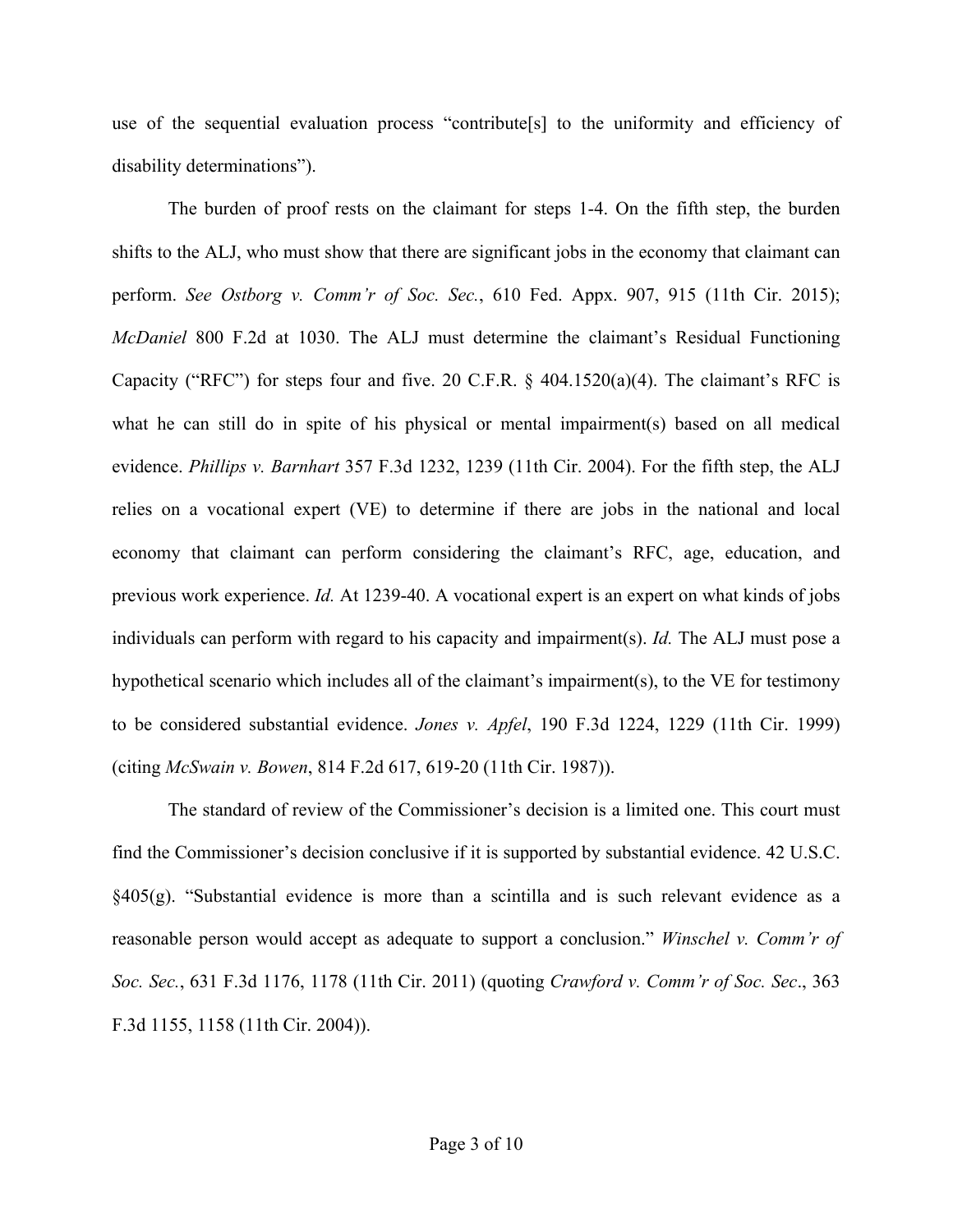#### **III. BACKGROUND**

#### **A. The Commissioner's Decision**

The plaintiff was 43 years old which is defined as a younger individual age 18-44, on the alleged disability onset date, has a limited education, and is able to communicate in English (R. 21-22). He has prior work history as a mechanic, where he repaired machines. (R. 14). The plaintiff alleges he became disabled on March 5, 2013, due to fibromyalgia and obesity. (R. 13). After the hearing, the ALJ found that Kittrell suffers from severe impairments of fibromyalgia and obesity. (R. 13). The ALJ determined that the claimant has the (RFC) to perform sedentary work as defined in 20 CFR § 404.1567(a). (R. 14).

To make this determination, the ALJ must follow a two-step process. (R. 14). The first step is to determine whether there is an underlying medically determinable physical or mental impairment(s)—i.e. impairment(s) that can be determined by medically acceptable diagnostic techniques—that could be reasonably expected to cause claimant's pain or other symptoms. (R. 14). The second step is to evaluate whether the underlying physical or mental impairment(s) limit the claimant's functioning due to the intensity, or persistence of the claimant's symptoms. (R. 14).

Here, the ALJ looked at the entirety of the medical records and the claimant's reports to make her determination. The ALJ found that Kittrell is not able to perform his past relevant work as a mechanic based on limitations as prescribed by his treating physician. (R. 21). In determining whether the underlying physical or mental impairment(s) limited the claimant's functioning, the ALJ relied on the expertise of a vocational expert  $(VE)^5$  by providing a series of hypotheticals to determine if the claimant could find work with limitations as prescribed. (R. 61- 65). A person with the same vocational profile as the claimant, with the capacity to perform light

 <sup>5</sup> Joshua S. Tilton, Ph.D., C.R.C., L.R.C.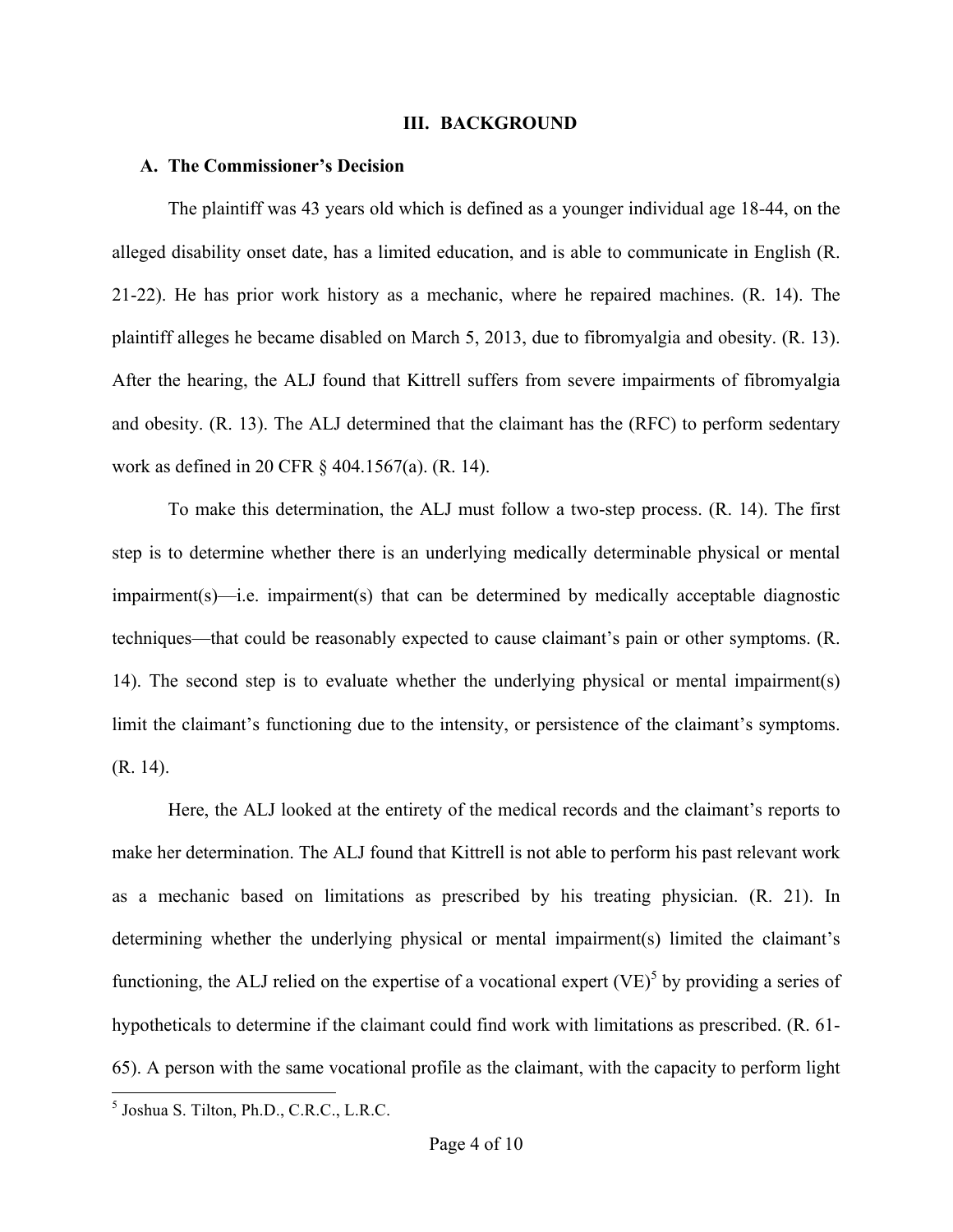work activity, with the following limitations; sit/stand intervals every 60 minutes, no climbing, and no more than occasional overhead reaching, etc. would be limited to unskilled work activity due to the side effects of pain and medication. With this hypothetical in mind, VE was able to determine three examples of unskilled work activity the claimant could do with those limitations.

(R. 61-62).

- (1) Storage facility rental clerk
	- a. Nationally there are approximately 416,000 jobs.
	- b. In Alabama there are approximately 8,700 jobs.
- (2) Cashier
	- a. Nationally there are approximately 3,400,000 jobs.
	- b. In Alabama there are approximately 66,000 jobs.
- (3) Self-service store attendant
	- a. Nationally there are approximately 4,200,000 jobs.
	- b. In Alabama there are approximately 57,000 jobs.

The second hypothetical given, with the claimant's vocational profile, limited to

sedentary work activity; no climbing, occasional overhead reaching, etc. and limited to unskilled

work, the VE was able to determine three examples of work the claimant could with those

limitations. (R. 63).

- (1) Food and beverage order clerk
	- a. Nationally there are approximately 227,000 jobs.
	- b. In Alabama there are approximately 2,700 jobs.
- (2) Charge account clerk
	- a. Nationally there are approximately 215,000 jobs.
	- b. In Alabama there are approximately 3,800 jobs.
- (3) Addressing clerk
	- a. Nationally there are approximately 109,000 jobs.
	- b. In Alabama there are approximately 710 jobs.

The third hypothetical given, with the addition of the sit/stand option to limitations given

in hypothetical two, all three of the jobs presented would still be available, in the same numbers.

(R. 64). The last hypothetical given, if an individual was only able to work six hours in a normal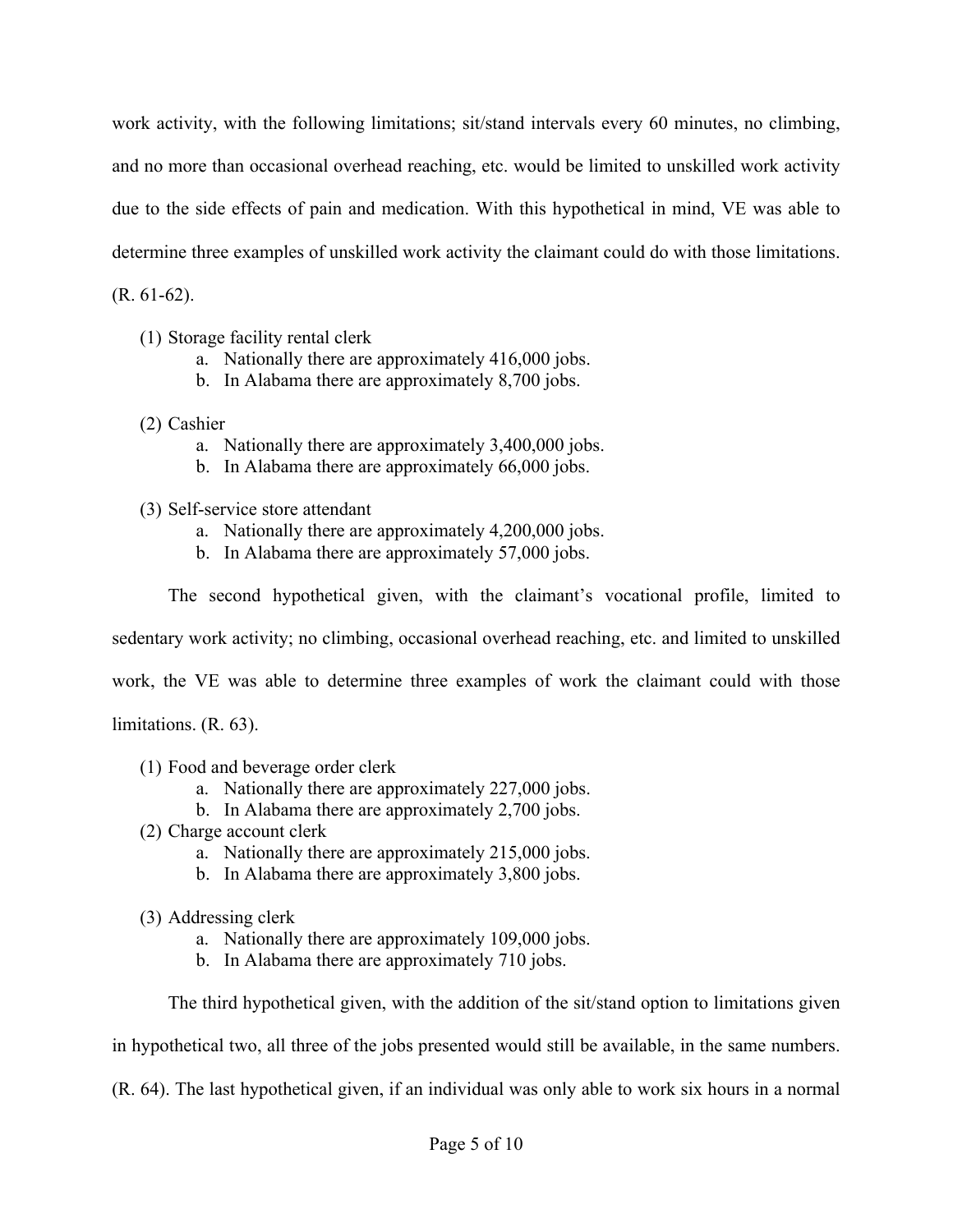work day and that if the individual was absent three or more times in a typical month, would the individual be able to perform competitive work activity, and the VE confirmed that it would be unlikely based on his training and experience. (R. 65).

Because there are jobs that exist in significant numbers in the national and local economy that the claimant can perform with consideration to claimant's age, education, work experience, and RFC, the ALJ determined that the claimant was not disabled. (R. 22).

### **B. The Plaintiff's Claims**

Kittrell raises the issue of whether the Commissioner's decision should be reversed because the ALJ erred in rejecting the medical opinions of record of Mr. Kittrell's treating specialist. (Doc. 12, Pl. Br. 3).

### **IV. DISCUSSION**

Kittrell argues that the ALJ erred in rejecting the medical opinions of record of Mr. Kittrell's treating specialist. On May 15, 2007,  $6$  Mr. Kittrell was seen by Wael Hamo, M.D. with a history<sup>7</sup> of upper back pain with features of left thoracic radiculopathy with negative MRI of cervical and lumbosacral spine. During multiple consultations with Dr. Hamo, Kittrell reported constant upper and lower back pain. Dr. Hamo's assessments included "tenderness of the thoracic spine area." Treatment included occipital nerve block and trigger point injections, as well as prescriptions to Lyrica, Cymbalta, Pristique, and Ultram for "fibromyalgia pain." (R. 244-257).

However, the ALJ appropriately assessed the opinion of Dr. Hamo. When determining the weight to give to a doctor's opinion, an ALJ considers many factors, including whether the

 $6$  Kittrell has medical records dating back to October 11, 2005. However, Plaintiff states the error relates to May 15, 2007 forward.

<sup>&</sup>lt;sup>7</sup> Kittrell had seen Dr. Hamo since May 2, 2006.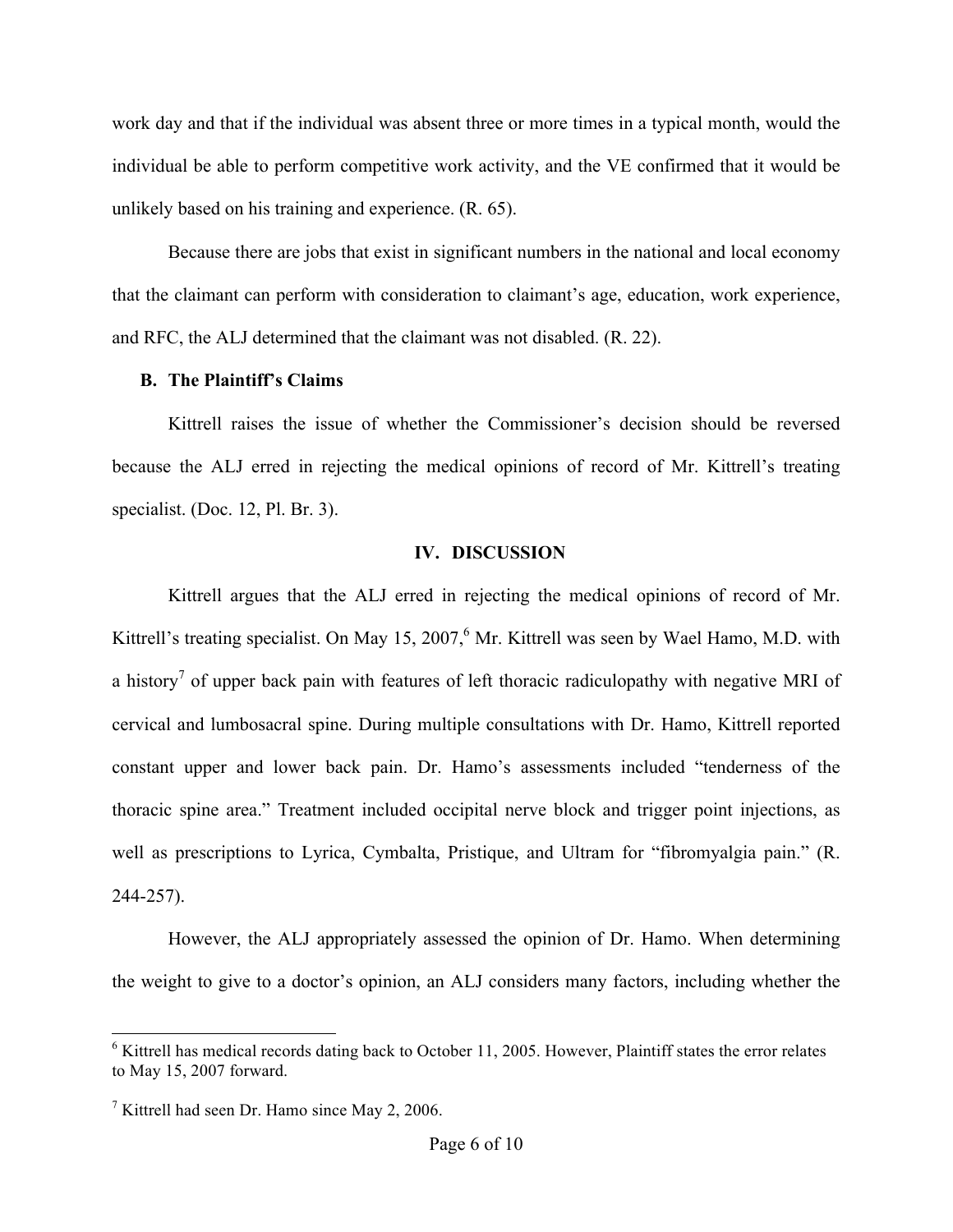doctor examined the claimant, the evidence the doctor presents to support his opinion, whether the doctor's opinion is consistent with the record as a whole, the doctor's specialty, and other factors. See 20 C.F.R. § 404.1527(c); *Schuhardt v. Astrue*, 303 F. App'x 757 (11th Cir. 2008). A treating doctor's opinion is generally entitled to more weight, thus an ALJ must articulate specific reasons for discounting a treating doctor's opinion. *See* 20 C.F.R. § 404.1527(c)(2); *Phillips* 357 F.3d at 1240 (citing *Lewis v. Callahan*, 125 F.3d 1436, 1440 (11th Cir. 1997) (The ALJ must clearly articulate the reasons for giving less weight to the opinion of a treating physician, and failure to do so is reversible error).

Absent "good cause," the ALJ is to give medical opinions of treating physicians "substantial weight." *Winschel* 631 F.3d at 1179 (citing *Lewis v. Callahan*, 125 F.3d at 1440). Good cause exists when the treating physician's opinion is not supported by evidence, the evidence supports and contrary finding, or the treating physician's opinion was inconsistent with the doctor's medical records. *See* 20 C.F.R. § 404.1527(c); *Phillips,* 357 F.3d at 1241. Although a physician's opinion about what a claimant can or cannot do is relevant, these opinions are not determinative because the ALJ has the responsibility of assessing the claimant's RFC. *See* 20 C.F.R. § 404.1546(c*); see also Beegle v. Soc. Sec. Admin., Comm'r*, 482 F. App'x 483, 486 (11th Cir. 2012)("A claimant's residual functional capacity is a matter reserved for the ALJ's determination, and while a physician's opinion on the matter will be considered, it is not dispositive"). There is substantial evidence to support the ALJ's assessment of Dr. Hamo's opinion. (R. 19, 21, 328-29).

On June 9, 2014, Dr. Hamo completed the "Medical Statement Regarding Fibromyalgia for Social Security Disability Claim" form. (R. 328-29). Dr. Hamo check-marked a list of symptoms, history or widespread pain for three or more months, pain in eleven or more pressure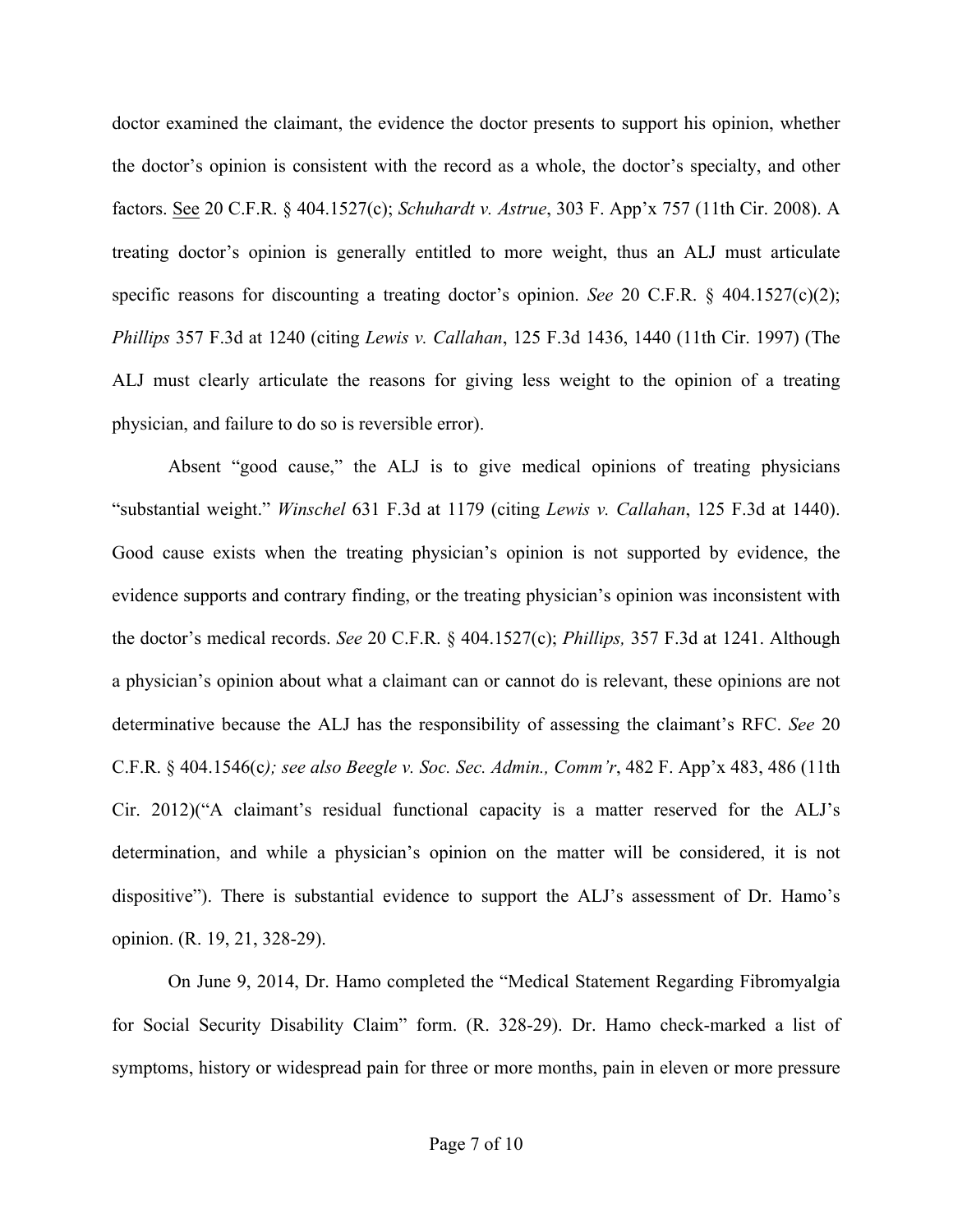points, stiffness, tension headaches, parethesias, and chronic fatigue. (R. 328). Dr. Hamo indicated that Kittrell could work six hours a day, stand for ten minutes at a time and for a total of 30 minutes in a workday, sit for 60 minutes at a time and for a total of less than six hours in a workday. (R. 328). Kittrell could lift 10 or 20 pounds occasionally, not lift any weight frequently, and occasionally bend, stoop, and raise his arms above shoulder level. (R. 328). Dr. Hamo opined that Kittrell would miss more than four days of work each month and could not work an eight hour day, five days a week from March 5, 2013, Kittrell's alleged disability onset date. (R. 329). The medical findings to support this assessment were listed as "chronic neck pain, chronic upper and lower back pain, thoracic radiculopathy, thoracic and L [4-]5 spine disease, fibromyalgia." (R. 329).

The ALJ accepted Dr. Hamo's limitations to standing for ten minutes at a time and sitting for 60 minutes at a time and limiting Kittrell to lifting 10 pounds and occasionally reaching overhead. (R. 14, 21, 328-29). However, the ALJ discussed how the remainder of Dr. Hamo's opinion is inconsistent with Kittrell's treating records and Dr. Hamo's more recent examination findings. (R. 21). The ALJ devoted a substantial part of her decision discussing the relevant medical evidence. (R. 14-21, 244-47, 177-83, 185-92, 198-99, 310-11, 334-35). Additionally, the ALJ noted specifically why she found that Kittrell's fibromyalgia was not disabling, as alleged by Kittrell and Dr. Hamo. (R. 20).

Additional evaluation of Kittrell by a consulting M.D. Dimtcho Popov, at the State Agency's request, was conducted on April 30, 2013. Dr. Popov observed that Kittrell was not in acute distress and recorded normal findings. (R. 20, 280-83). The ALJ also referenced the treatment notes of Kittrell's rheumatologist, Elizabeth Perkins, M.D. (R. 20, 314-15). On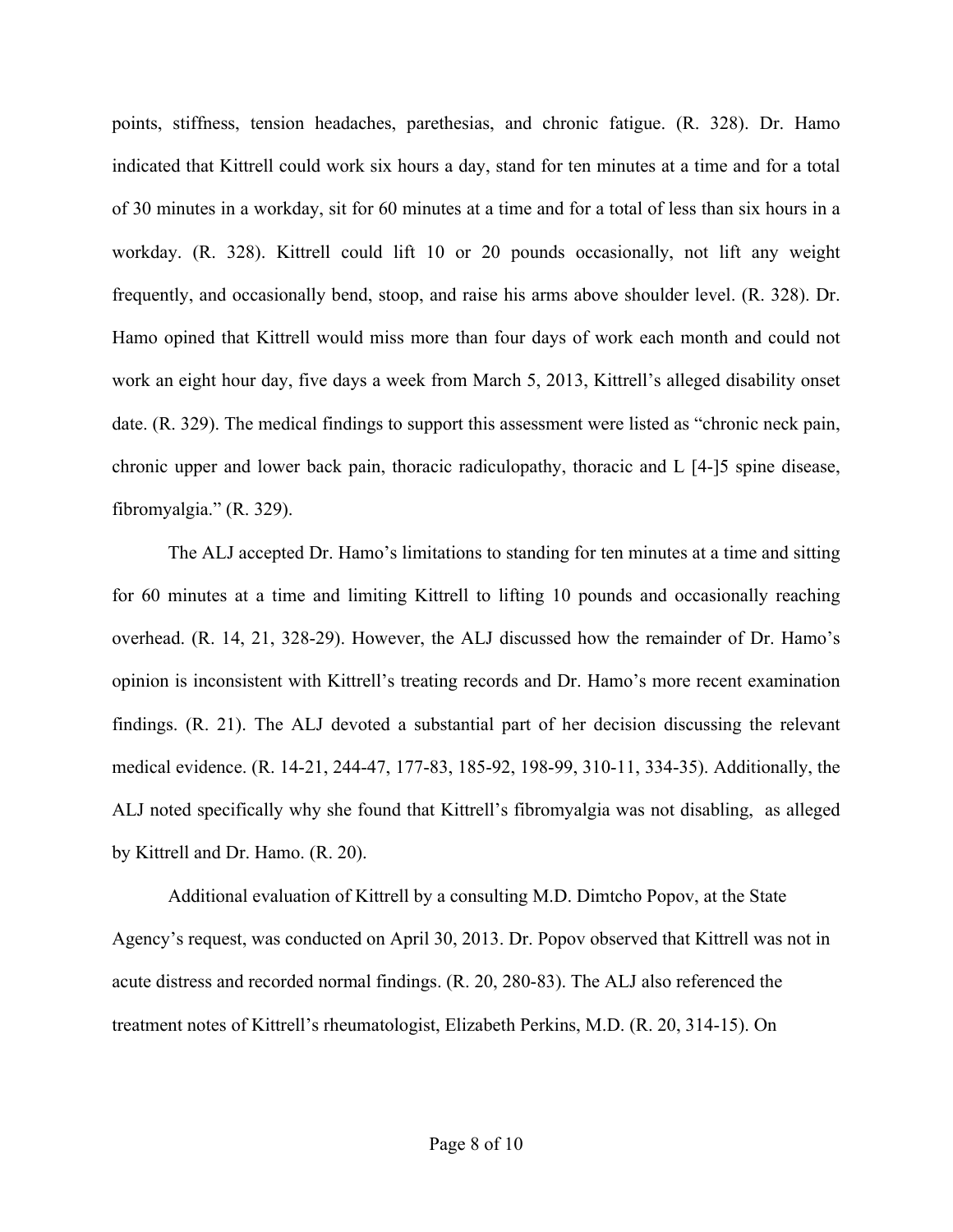October 21, 2013, Dr. Perkins observed that Kittrell was not in acute distress and noted full strength, intact sensation, full range of motion, and normal gait (R. 316).

Dr. Hamo's own treatment records in June 2014 do not support Kittrell's allegations of legs going out or being unable to "do anything." (R. 20). Kittrell was not followed on a monthly basis, rather told to follow up three or four months after each visit with Dr. Hamo beginning in May 2013. (R. 20, 286, 189, 335). Dr. Hamo's treatment records during the relevant period of time consistently show full strength in extremities, mild tenderness in left and right occipital area, no restriction on neck movement, and normal gait. (R. 286, 288-89, 335). Dr. Hamo's postalleged disability onset date treatment notes are largely unchanged from those treatment notes dating back to 2006, years before Kittrell stopped working. (R. 244-57). These findings support the ALJ's determination that Dr. Hamo's June 2014 opinion was not supported by Kittrell's treatment notes. (R. 20-21).

The ALJ referenced Dr. Hamo's most recent treatment notes as not being fully consistent with his contemporaneous opinion. (R. 21, 328-29, 334-35). The ALJ specifically highlighted that although Dr. Hamo's opinion was expressed on the "Medical Statement Regarding Fibromyalgia for Social Security Disability Claim" form and listed fibromyalgia as a "finding," his treatment notes from the same day do not list fibromyalgia with the other diagnoses in the "Assessment" section of the form. (R. 21, 328-29, 334-35). These inconsistencies further support the ALJ's determination to put little weight in Dr. Hamo's opinion that Kittrell had disabling limitations. (R. 21).

In short, the ALJ gave good reasons for her determination to assign little weight to Dr. Hamo's opinion, and is supported by substantial evidence. (R. 21, 328-29). Dr. Hamo's opinion was inconsistent with Kittrell's treatment notes, including Dr. Hamo's own records. (R. 21). The